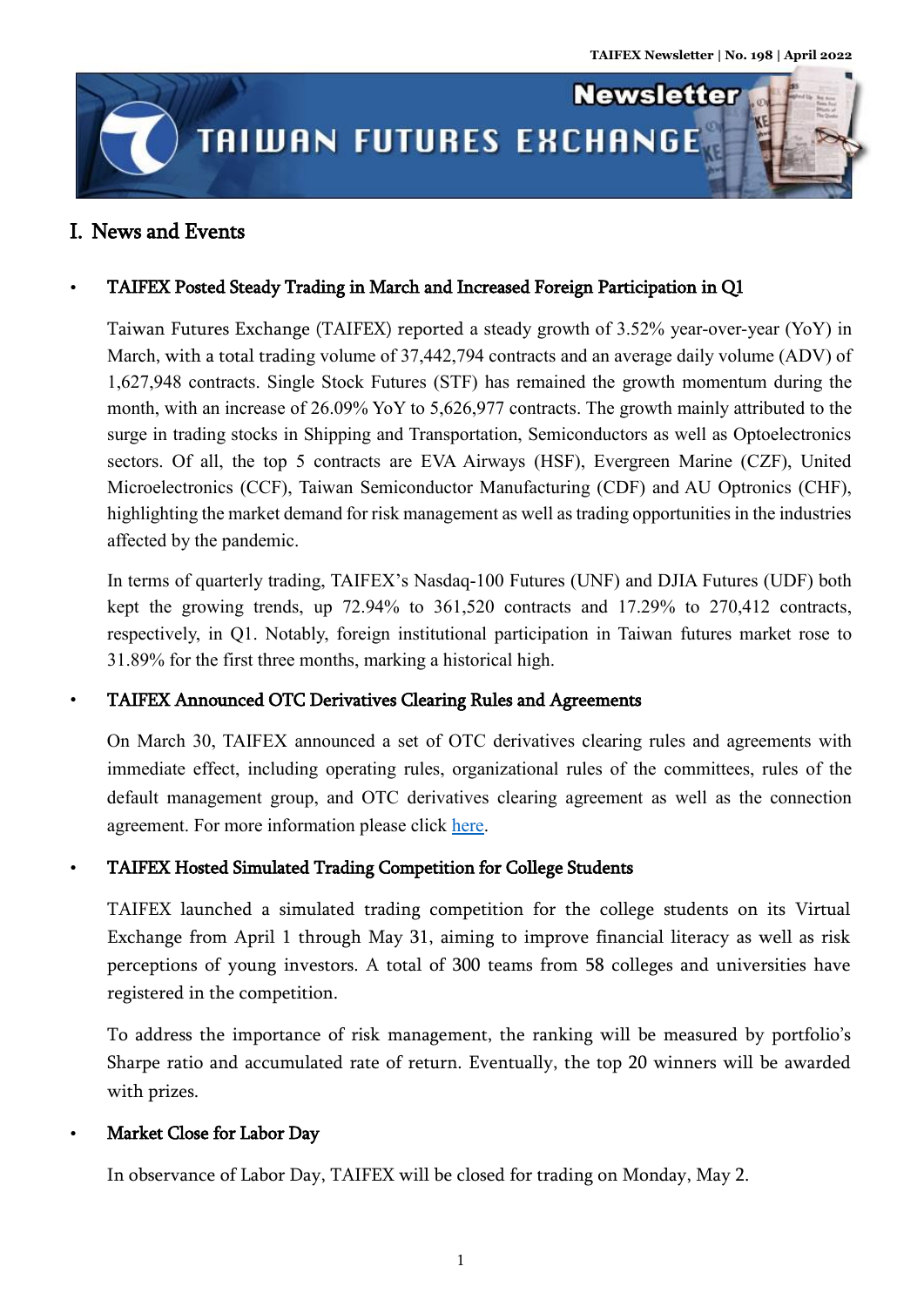.<br>Titul

ı,

# II.Statistics

# TAIFEX Trading Volume

| Contract                                  | <b>Ticker</b><br>Symbol | <b>Monthly Volume</b> |       |                   |        | <b>YTD Volume</b> |        | <b>ADV</b>     | Month-End        |
|-------------------------------------------|-------------------------|-----------------------|-------|-------------------|--------|-------------------|--------|----------------|------------------|
|                                           |                         | <b>Mar 2022</b>       |       | <b>Mar 2021</b>   |        | <b>Mar 2022</b>   |        | Jan-Mar        | O <sub>I</sub>   |
|                                           |                         |                       |       |                   |        |                   |        | 2022           | <b>Mar 2022</b>  |
| <b>Index Futures</b>                      | TX                      | 4,231,264             | 11.3% | 4,366,457         | 12.1%  | 10,061,245        | 10.9%  | 179,665        | 80,820           |
|                                           | <b>MTX</b>              | 7,996,577             | 21.4% | 6,998,249         | 19.3%  | 17,847,400        | 19.3%  | 318,704        | 60,241           |
|                                           | TE                      | 49,356                | 0.1%  | 72,207            | 0.2%   | 145,660           | 0.2%   | 2,601          | 1,934            |
|                                           | ZEF                     | 83,924                | 0.2%  |                   |        | 231,845           | 0.3%   | 4,140          | 1,421            |
|                                           | TF                      | 38,962                | 0.1%  | 42,427            | 0.1%   | 107,846           | 0.1%   | 1,926          | 2,296            |
|                                           | ZFF                     | 13,835                | 0.0%  |                   |        | 40,535            | 0.0%   | 724            | 739              |
|                                           | XIF                     | 2,560                 | 0.0%  | 6,102             | 0.0%   | 9,221             | 0.0%   | 165            | 189              |
|                                           | <b>GTF</b>              | 568                   | 0.0%  | 2,588             | 0.0%   | 3,480             | 0.0%   | 62             | 74               |
|                                           | G2F                     | 1,627                 | 0.0%  | 13,140            | 0.0%   | 5,842             | 0.0%   | 104            | 112              |
|                                           | T <sub>5F</sub>         | 290                   | 0.0%  | 2,410             | 0.0%   | 674               | 0.0%   | 12             | 9                |
|                                           | TJF                     | 2,422                 | 0.0%  | 2,610             | 0.0%   | 8,874             | 0.0%   | 158            | 138              |
|                                           | <b>SPF</b>              | 4,148                 | 0.0%  | 4,878             | 0.0%   | 11,700            | 0.0%   | 209            | 502              |
|                                           | <b>UDF</b>              | 122,513               | 0.3%  | 103,167           | 0.3%   | 270,412           | 0.3%   | 4,829          | 1,753            |
|                                           | <b>UNF</b>              | 137,341               | 0.4%  | 119,846           | 0.3%   | 361,520           | 0.4%   | 6,456          | 2,351            |
|                                           | <b>BTF</b>              | 451                   | 0.0%  | 2,019             | 0.0%   | 998               | 0.0%   | 18             | 37               |
|                                           | E4F                     | 1,182                 | 0.0%  | 1,538             | 0.0%   | 3,546             | 0.0%   | 63             | $\mathbf{3}$     |
|                                           | F1F                     | 12,311                | 0.0%  | 7,984             | 0.0%   | 22,809            | 0.0%   | 407            | 205              |
| <b>Index Options</b>                      | <b>TXO</b>              | 18,978,353            |       | 50.7% 19,791,180  | 54.7%  | 48,894,209        | 52.9%  | 873,111        | 378,576          |
|                                           | <b>TEO</b>              | 10,999                | 0.0%  | 6,663             | 0.0%   | 34,269            | 0.0%   | 612            | 2,307            |
|                                           | <b>TFO</b>              | 12,450                | 0.0%  | 14,726            | 0.0%   | 36,506            | 0.0%   | 652            | 3,323            |
| <b>Single Stock Futures</b>               | <b>STF</b>              | 5,626,977             | 15.0% | 4,462,527         | 12.3%  | 14, 101, 220      | 15.2%  | 251,808        | 486,680          |
| <b>Equity Options</b>                     | <b>STO</b>              | 4,621                 | 0.0%  | 11,447            | 0.0%   | 16,665            | 0.0%   | 298            | 1,487            |
| Commodities<br><b>Futures and Options</b> | TGF                     | 10,545                | 0.0%  | 8,791             | 0.0%   | 19,519            | 0.0%   | 349            | 944              |
|                                           | GDF                     | 3,330                 | 0.0%  | 3,838             | 0.0%   | 7,423             | 0.0%   | 133            | 934              |
|                                           | <b>TGO</b>              | 2,832                 | 0.0%  | 2,521             | 0.0%   | 6,049             | 0.0%   | 108            | 1,094            |
|                                           | <b>BRF</b>              | 6,519                 | 0.0%  | 2,294             | 0.0%   | 12,184            | 0.0%   | 218            | 79               |
| <b>ETF Futures</b>                        | <b>ETF</b>              | 69,505                | 0.2%  | 75,459            | 0.2%   | 168,769           | 0.2%   | 3,014          | 11,870           |
| <b>ETF Options</b>                        | <b>ETO</b>              | 6,097                 | 0.0%  | 13,731            | 0.0%   | 15,314            | 0.0%   | 273            | 2,129            |
| <b>FX</b> Futures                         | <b>RHF</b>              | 395                   | 0.0%  | 1,599             | 0.0%   | 2,348             | 0.0%   | 42             | 112              |
|                                           | <b>RTF</b>              | 2,760                 | 0.0%  | 12,613            | 0.0%   | 7,605             | 0.0%   | 136            | 227              |
|                                           | <b>XEF</b>              | 1,558                 | 0.0%  | 5,242             | 0.0%   | 2,273             | 0.0%   | 41             | 66               |
|                                           | XJF                     | 4,493                 | 0.0%  | 3,777             | 0.0%   | 11,896            | 0.0%   | 212            | 114              |
|                                           | <b>XAF</b>              | 873                   | 0.0%  | 2,738             | 0.0%   | 2,136             | 0.0%   | 38             | 73               |
|                                           | <b>XBF</b>              | 1,156                 | 0.0%  | 3,984             | 0.0%   | 2,450             | 0.0%   | 44             | 12               |
| FX Options                                | <b>RHO</b>              | 0                     | 0.0%  | 7                 | 0.0%   | 0                 | 0.0%   | $\overline{0}$ | $\boldsymbol{0}$ |
|                                           | <b>RTO</b>              | 0                     | 0.0%  | $\boldsymbol{0}$  | 0.0%   | 0                 | 0.0%   | 0              | $\mathbf{0}$     |
| <b>Total</b>                              |                         | 37,442,794            |       | 100.0% 36,168,759 | 100.0% | 92,474,442        | 100.0% | 1,651,329      | 1,042,851        |